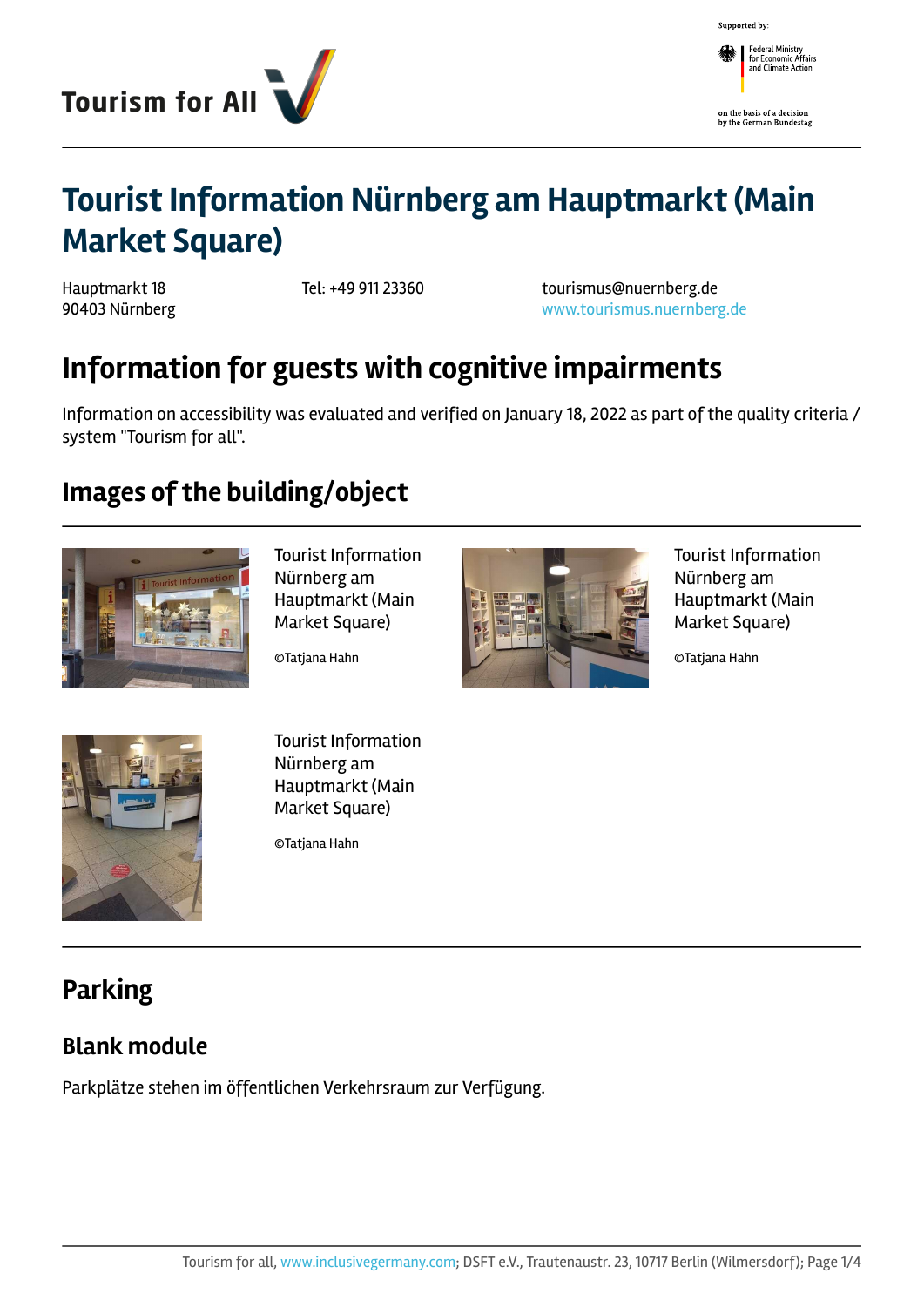### **Entrance**

#### **Entrance area Tourist Information Office**



Entrance area Tourist Information Office

©Tatjana Hahn



Entrance area Tourist Information Office

©Tatjana Hahn



Entrance area Tourist Information Office

©Tatjana Hahn

The name or logo of the establishment/facility is not clearly recognizable from the outside.

### **Sales counter**

#### **Counter/Cash Desk**



Counter/Cash Desk

©Tatjana Hahn



Counter/Cash Desk

©Tatjana Hahn



Image of Counter/ Cash Desk for wheelchair users

©Tatjana Hahn



Counter/Cash Desk

©Tatjana Hahn

The counter/checkout counter is directly visible from the entrance door.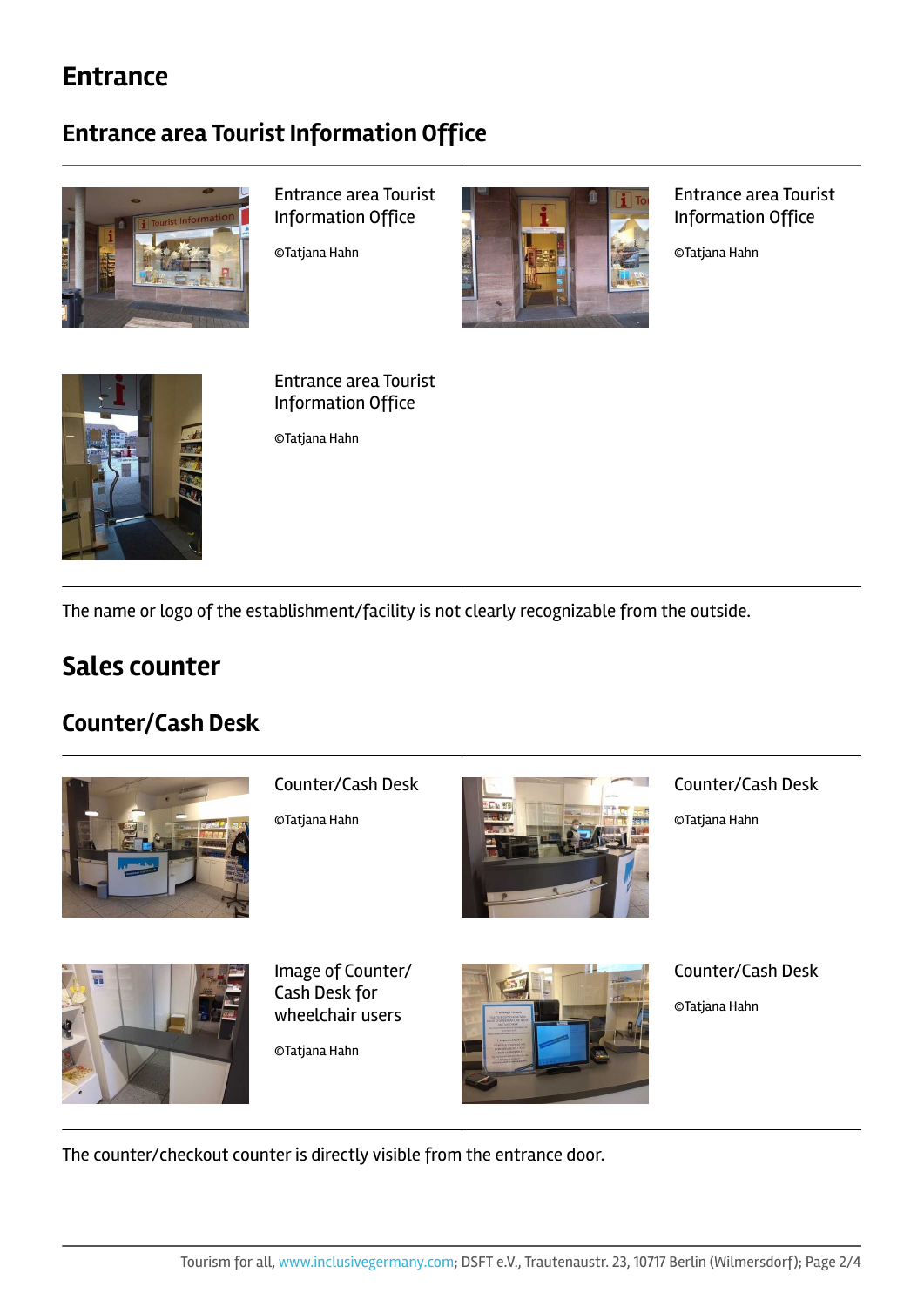#### **Way from entrance door to counter**



Way from entrance door to counter

©Tatjana Hahn

Length of the corridor/way/aisle: 4 m

The objective of the path is within sight.

# **Public toilet for handicapped people**

#### **External path from Tourist Information Office to the public toilet**



External path to the public toilet

©Tatjana Hahn



External path to the public toilet

©Tatjana Hahn

Neither the objective of the path is within sight, nor is there an uninterrupted guidance system or signs in visible distance.

Additional information only available in German: 30 m des Weges gehen über Kopfsteinpflaster. 30 m sind erschütterungsarm.

#### **Way from entrance of the public toilet to toilet for disabled people**



Way from entrance of the public toilet to toilet for disabled people